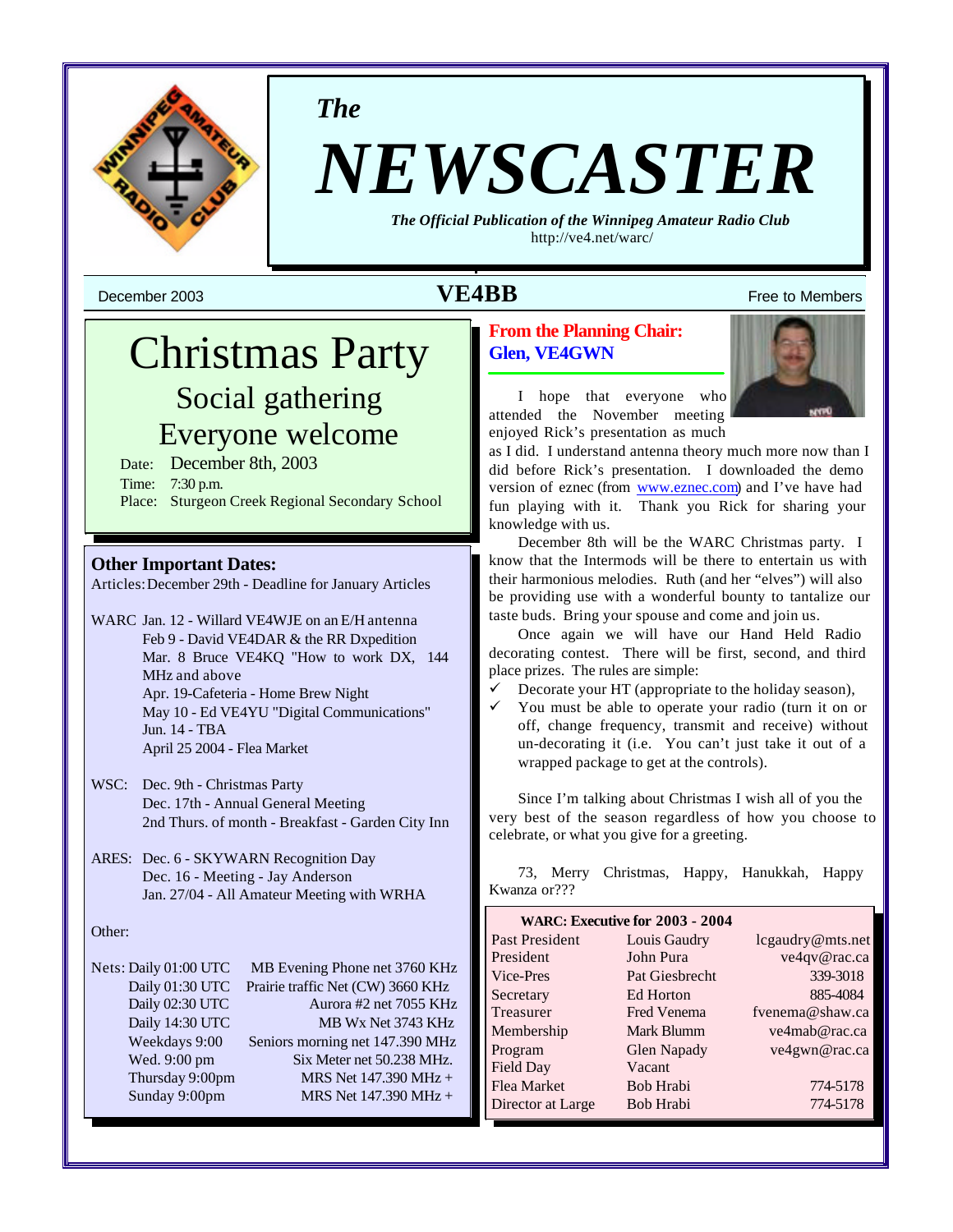# **Minutes for W.A.R.C. October 20th., 2003 Submitted by Ruth, VE4XYL**

The meeting began with the introductions with 35 members in attendance.

#### *Correction to previous minutes*

on page 6 of the newscaster under DX Sleuths to read Adam VE4SN and call sign CEOY San Fernandus Island.

Moved by Harm VE4HAZ seconded by George VE4GHR that the minutes be accepted as amended. Carried.

#### *TREASURERS REPORT.*

Not available as the books are being audited.

#### *FLEA MARKET*

In the absence of the Flea Market organizer, Bob VE4ZAP Glen VE4GWN expressed a great big thank you to everyone for the support given to make our event the success that it was. For those interested in the figures of Nov. 2/03 Flea Market they are:

| Attendance            | 270      |          |
|-----------------------|----------|----------|
| <b>Revenue</b>        |          |          |
| Main door admission   | \$483.50 |          |
| Vendor door admission | 58.00    |          |
| Tables sold 30        | 197.50   |          |
| $50/50$ draw          | 62.00    |          |
| Canteen               | 308.25   |          |
| <b>Total</b>          |          | 1109.25  |
| <i>Expenses</i>       |          |          |
| Hall Rental           | \$75.00  |          |
| Prizes                | 150.00   |          |
| Canteen               | 120.00   |          |
| <b>Tickets</b>        | 12.00    |          |
| <b>Total</b>          |          | 357.00   |
| Net profit            |          | \$752.25 |

Industry Canada Amateur Centre Voice 1-888-780-3333 (toll-free) Fax: 1-613-991-5575 Email: spectrum.amateur@ic.gc.ca eneratedInterE/h\_sf01709e.html

<http://strategis.ic.gc.ca/epic/internet/insmt-gst.nsf/vwG><br>
eneratedInterE/h\_sf01709e.html<br>
Comments or if you just want to reach us :<br>
Newscaster Editor<br>
Winnipeg Amateur Radio Club<br>
C/O VE4WSC<br>
598 St. Marv's Road Comments or if you just want to reach us : **Newscaster Editor Winnipeg Amateur Radio Club**

**C/O VE4WSC 598 St. Mary's Road Winnipeg, MB R2M 3L5**

Newsletters - past issues <http://www.ve4.net/newsletters.html>

David on behalf of the membership expressed a thank you to Bob VE4ZAP for a job well done.

#### *Programs*

Glen VE4GWN -

Today's presentation will be inform us on Eznec Computer Aided Antenna Analysis presented by Rick VE4OV.

December 8th will be our Christmas Party hosted by Ruth's Kitchen and helpers. There will be a decorated H.T. contest. The rules that will apply are: You must be able to turn it on and off without taking the decorations off. You must be able to change frequencies and operate as it remains decorated. There will be 3 prizes and 3 judges. The Intermods will entertain. We invite you all to join us in the Christmas celebrations.

#### *Membership.*

Mark VE4MAB - To date there are 104 paid members. RAC

Adam VE4SN gave us a breakdown of data provided by Industry Canada of Amateurs by ages and provinces. In Manitoba only:

| 80 and over | 126 |
|-------------|-----|
| 70-80       | 188 |
| 60-70       | 267 |
| $50-60$     | 313 |
| $35 - 50$   | 397 |
| $25 - 35$   | 106 |
| 18-25       | 81  |
| 15-18       | 1   |
| $12 - 15$   | 1   |
| Under 12    |     |

I'm sure the under 12 must VE4WMK who achieved her basic license at the age of 9. Congratulations Aruni.

In the Province of Manitoba 18% of Amateurs belong to RAC, Ontario has 21% and all other provinces are below 18%.

#### *ARES*

Dick VE4HK announced the winners of the Flea Market draws. Fred VE4TRO 2 Prizes, Bill VE4AAZ, Alexander VE4APN, Patrick VE4PTH, Sandy VE4SZ, Stan VE4SG, Gil VE4GIL, Don VE4AY A thank you to all the donors from the members of ARES.



**386 Belvidere Street 885-9278 <http://www.escape.ca/~ve4jnf> ve4jnf@escape.ca**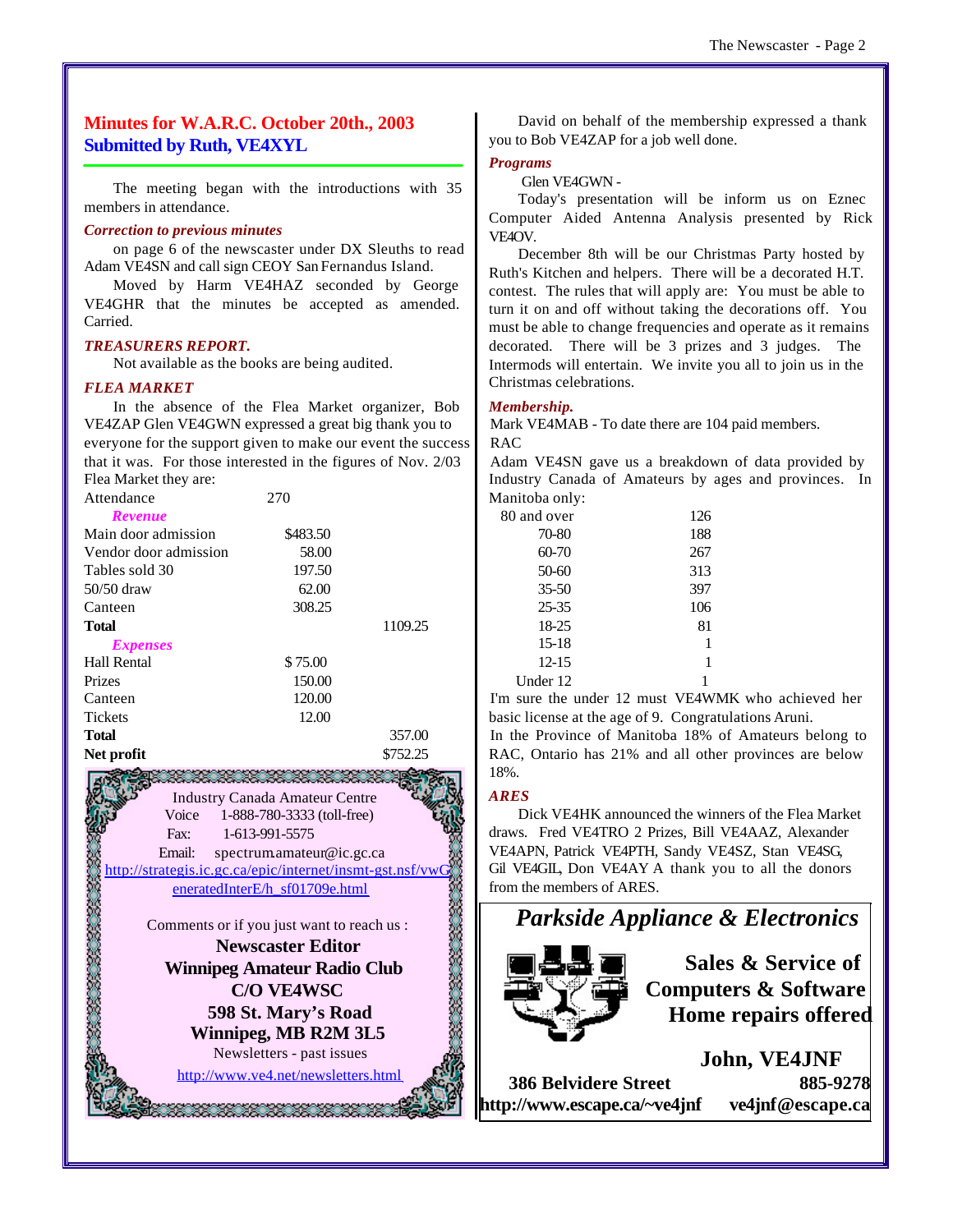#### *New Business*

It was discussed and agreed by the executive of WARC that a financial support be donated to a couple of good endeavors.

\$100.00 be donated to the Defence of Amateur Radio Fund. DARF. It was moved by David VE4DAR seconded by Harm VE4HAZ that \$100.00 be donated to DARF. Rick VE4OV suggested we donate more, perhaps \$500.00. Base on discussions of the membership it was agreed to be \$100.00. Motion was carried.

Radio of Canada Education Program. It was moved by Rick VE4OV , seconded by Derek VE4HAY that \$100.00 be donated to this program. Carried.

#### *OSCAR AWARDS*

 Nominations are still open. Many excellent candidates have been nominated but there is still time to put more names forward.

#### *REMEMBERANCE DAY*

A moment of silence was held to remember the very many who gave their lives for our freedom..

Meeting was adjourned at 20:00hrs. Thank you to John VE4JNF and Fred VE4FV for the delicious coffee and tim bits.

# **WPGARES Jeff Dovyak VE4MBQ**

CANWARN Net Controllers are planning to operate VE4WWO again this year during SKYWARN Recognition Day on SAT 06 DEC. If we get enough ARES volunteers we will operate 24 hours. Briefing is TUE 02 DEC 1900h 4th floor PSPC.. The SRD web-site is: <http://hamradio.noaa.gov>

Thanks to VE4VZ, VE4ALW, and VA4RMM. The reports of reduced visibility that they provided on 2m that were relayed by telephone by VE4SE and VE4MBQ to Prairie Storm Prediction Centre were much appreciated by PSPC staff and instrumental in helping the Severe Weather Meteorologist to issue a Special Weather Statement for southern Manitoba. Elsewhere in this issue you will find a list of Severe Winter elements of interest to PSPC staff.

Our November General Meeting featured WRHA Disaster Management Director Guy Corriveau who spoke very enthusiastically about WRHA Disaster Management and the Hospital Emergency Incident Command System (HEICS). WRHA wants to build Amateur Radio support into their disaster plans. With over 60 discrete locations in Winnipeg WRHA is a much bigger entity than what can be supported solely by WPGARES. Current ARES

commitments to government agencies in Winnipeg could require up to 18 operators per shift depending upon the nature of the callout. We want to try to assist WRHA in a manner similar to 1997 Flood Operations or Y2K Operations where ARES became the coordinating body for the Amateur Radio response that was staffed by members of many local Amateur organizations including MRS, UMARS, WSCRC, WARC, Sun Valley Venturers, as well as grassroots Amateurs without any organizational affiliations.

An "All-Amateur" meeting to gauge the interest of the general Amateur community (particularly those without current emergency response obligations) in assisting WRHA Disaster Management has been booked for TUE 27 JAN 2004 1900h Deer Lodge Centre 2109 Portage Avenue. If you are considering attending please notify VE4MBQ so that we have enough handout material available at the meeting and an appropriately sized room.

The next WPGARES General Meeting is TUE 16 DEC 1900h Sir Wm Stephenson Library 765 Keewatin Street. Guest speaker will be Jay Anderson Warning Preparedness Meteorologist PSPC. Jay's presentation is "Keeping Informed When Nature Strikes".

# **FLEA MARKET CANTEEN submitted by Ruth VE4XYL**

A sincere thanks to my special support girls who help in preparing the food for our Flea Market on Saturday and then run the canteen on Sunday.

- $\bullet$  Susan VE4SYM. She slices those Kaiser buns just perfect.
- **Mariska VE4MMG.** The saran wraps are the perfect size and keeps an accurate count of the bunwiches.
- $\bullet$  Ruthie VE4CRS. She's quick on the filling spread and makes sure we don't miss the butter on the buns.
- Isabelle Haase, xyl of VE4KEH. She's Mrs. Speed at any job needed doing.
- Pat VE4PLG Thanks for the offer of help on Saturday. Although I was unable to use your talents then, you sure used them with your sales pitch on Sunday.
- $\Diamond$  Rosie VE4YYL. Thanks for the offer Rosie, even with a brace on your wrist you still offer to help on Saturday. Rosie always helps in other locations on Sunday.

My job as canteen organizer would not be the success it always is without the yl's as my helpers and support. We do have a lot of fun and fellowship. This job is a 2 day affair and these girls all work on Sunday as well.

Lastly, to the special guy behind the scenes VE4SE. He is my support, my transport, carrying of supplies, boxes etc. waiting in line at the checkout stands and his job extends up to when the last box is carried in to our house after the Flea Market is Over. Thank you Tom.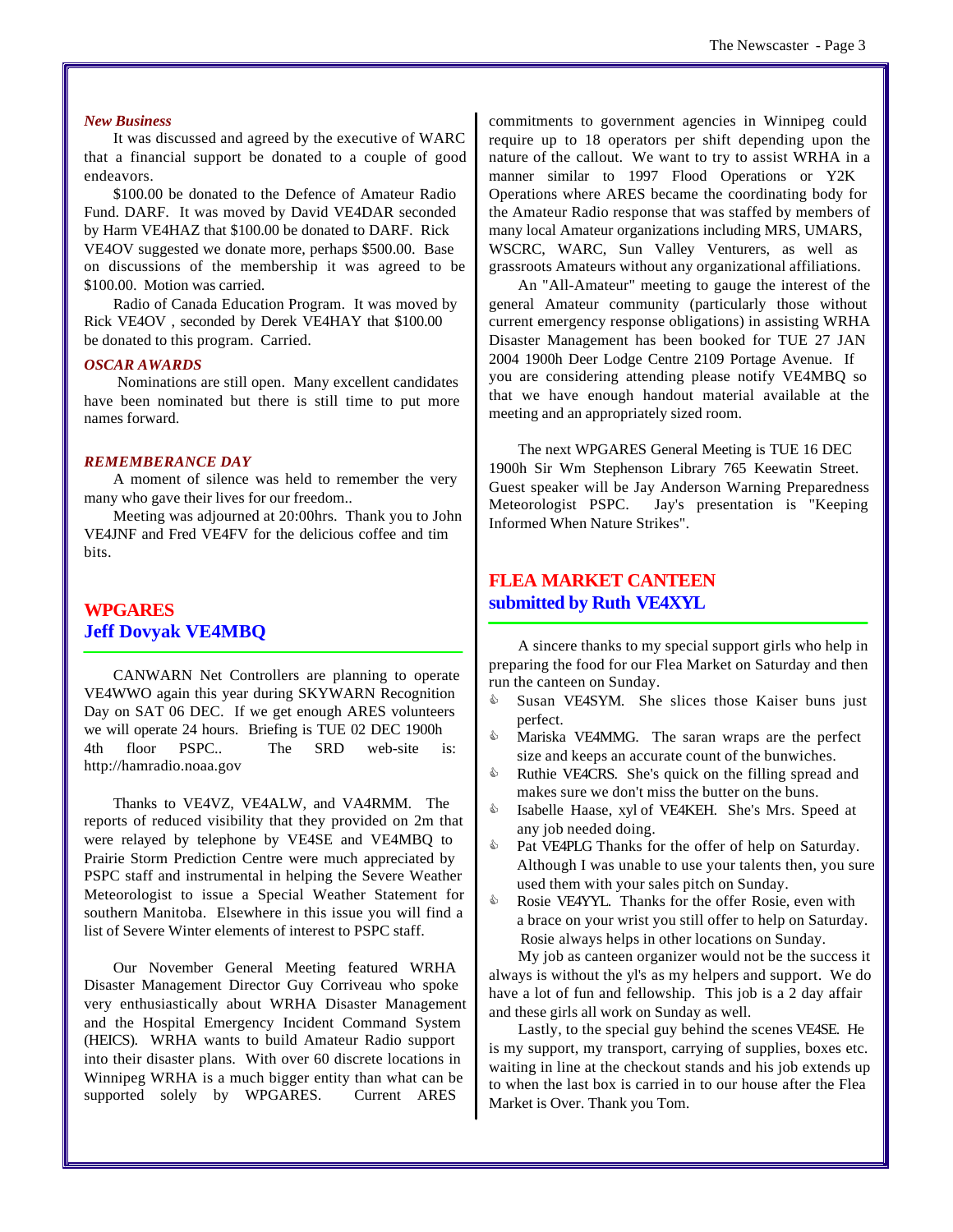# **News from the Net**

#### *Fractal-Shaped Tiles Developed For New Broadband Class Antenna*

Recently, engineers at an American university, Penn State (Pennsylvania), have shown that fractal structures have been shown to produce many interesting properties when they are used in antenna designs. Often fractal structures can be used to build smaller antennas than their conventional counterparts and send information over a broader range of frequencies. In this presentation, fractal tree structures, which resemble trees found in nature, are used to miniaturize the fundamental dipole antenna and spiral fractal structures, which resemble spiral galaxies found in space, are used to miniaturize the broadband cavity backed spiral antenna. Many natural objects, such as tree branches and their root systems, peaks and valleys in a landscape and rivers and their tributaries are versions of mathematical fractals which appear pleasingly irregular to the eye but are actually made of self-similar, repeated units. Fractal-shaped tiles can be shown to offer anywhere from a 4:1 to 8:1 improvement in bandwidth compared to their conventional counterparts. The new broadband antennas are composed of irregular but self-similar, repeated fractal-shaped unit tiles or "fractiles" which cover an entire plane without any gaps or overlaps. The outer boundary contour of an array built of fractiles follows a fractal distribution. This work has been led by Dr. Douglas H. Werner, professor of electrical engineering and senior scientist in Penn State's Applied Research Laboratory. A link to further information is at

http:// [labs.ee.psu.edu/labs/dwernergroup](http://labs.ee.psu.edu/labs/dwernergroup) --*WIA Queensland*

#### *Surfin': Radio Ghosts*

Have you ever heard a long delayed echo (LDE)? I have experienced short aurora-inspired echoes and they are a disquieting experience, so I imagine that an LDE will cause you to wonder if your radio was haunted.

Natural and manmade objects reflect radio signals. The reception of a reflected signal at the transmitter site will be delayed depending on how far away the reflecting object is from the transmitter. The greater the distance, the longer the time before the echo is received at the transmitter site.

It takes an average of 2.7 seconds for a signal to make the round-trip from the earth to the moon and back (Earth-Moon-Earth, or EME). Echoes less than 2.7 seconds are likely caused by objects that are nearer to the Earth, for example, natural objects like the ionosphere and manmade objects like aircraft. (An "echo" of 1/7th of a second is not really an echo; it is the reception of signal after it has gone around the world and returned to the transmitting station.)

Echoes of greater than 2.7 seconds are considered long delayed echoes (LDEs). What makes them interesting is that no one knows for sure what is causing these ghost signals. Some believe that the aurora activity that follows a solar

storm like the one that occurred a few days ago is the source of LDEs. Others believe that the ionosphere is the cause. The most popular current theory is that the radio signals are trapped between two ionized layers in the atmosphere and then are guided around the world many times over until they fall out of a gap in the bottom layer.

Still others believe that LDEs are double EME (EMEME) reflections, ie, the signal is reflected by the moon and that reflected signal is reflected by the Earth back to the moon and reflected again by the moon back to the earth.

A few even believe that LDEs are caused by alien probes launched from a distant civilization and put in orbit around planets likely to harbor life. A probe attempts to make its presence known by repeating whatever signals it receives on the same frequency. - *WIA Tasmania*

#### *World's Fastest Transistor*

Looking something like a piston in a cylinder but at a nano-metre scale, the world's fastest transistor has been demonstrated by a team at the University of Illinois. Their latest device, with a frequency of 509 gigahertz, is 57 gigahertz faster than their previous record holder and could find use in applications such as high-speed communications products, consumer electronics and electronic combat systems. The 500 GHz device is 37 percent faster than the 370 GHz mark they achieved in January this year. Feng and graduate students Walid Hafez and Jie-Wei Lai fabricated the high-speed devices in the university's Micro and Nanotechnology Laboratory [\(http://www.micro.uiuc.edu\).](http://www.micro.uiuc.edu) Unlike traditional transistors, which are built from silicon and germanium, the Illinois transistors are made from indium phosphide and indium gallium arsenide. (Reporter: Peter Ellis VK1KEP) *-- WIA Queensland*

#### *Bluetooth and Spectrum Pollution*

 Just when you thought you'd heard it all, Bluetooth has announced last week that, for the first time, one million Bluetooth devices have been shipped in a week. Even if the technology-savvy and radio-active Aussie market gets only one percent of this world-wide output, that's a lot of 2.4 GHz action coming to the airwaves near you over the next weeks and years. Expect Bluetooth to appear in every type of commodity electronic device that might need data transfer, such as: portable MP3 players, cameras, set-top boxes and DVD players, TV sets, cordless headphones and ear-pieces, cars (for cordless phone calls). Already, Bluetooth is in laptop computers. "Radios that comply with the Bluetooth wireless specification operate in the unlicensed, 2.4 GHz radio spectrum ensuring communication compatibility worldwide. These radios use a spread spectrum, frequency hopping, full-duplex signal at up to 1600 hops/sec. The signal hops among 79 frequencies at 1 MHz intervals to give a high degree of interference immunity." (Reporter: Peter Ellis VK1KEP) *-- WIA Queensland*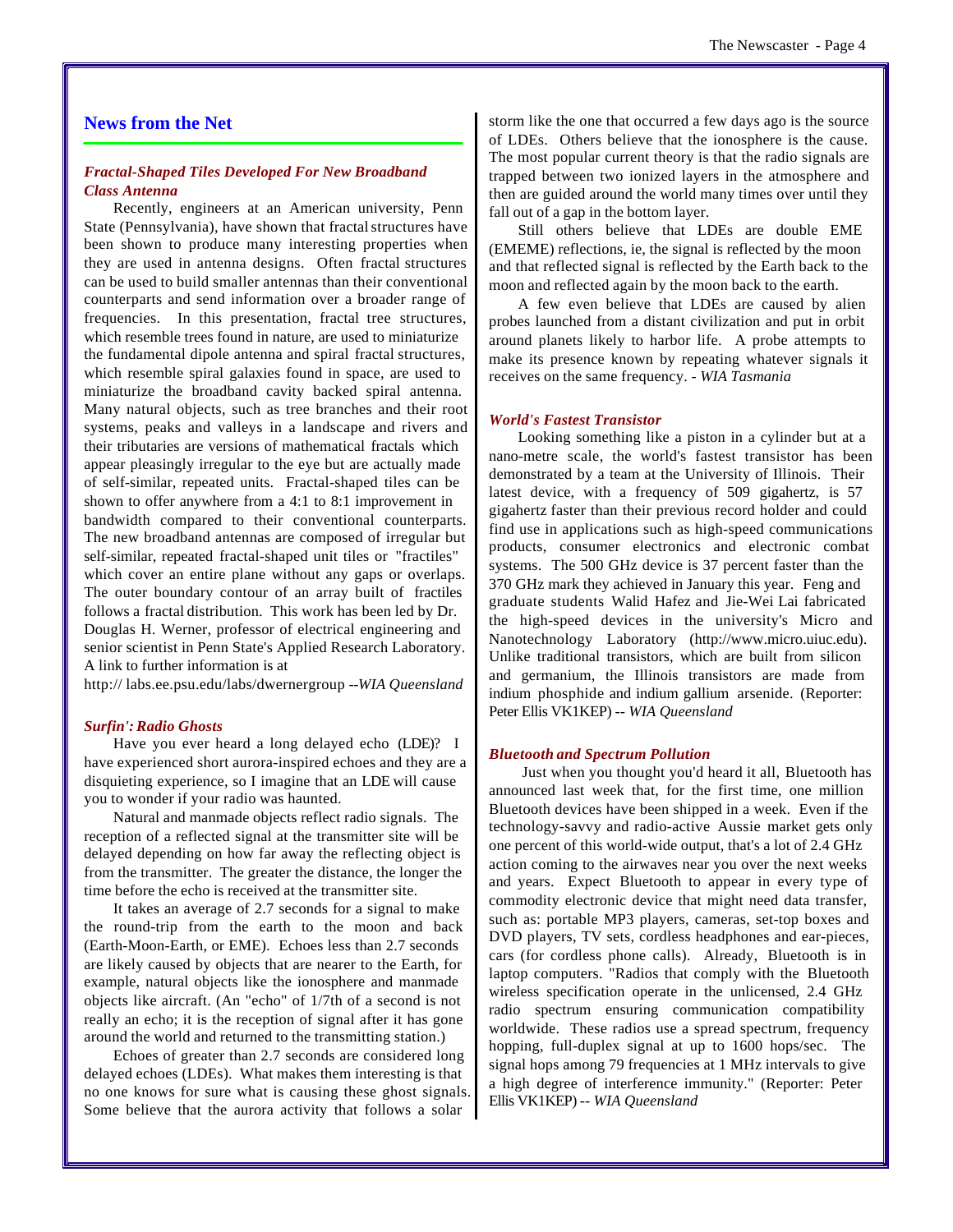#### *Australia to Drop CW January 1st.,2004*

Dr Bob Horton, the Deputy Chairman of the ACA has made an information release on the widely anticipated removal of Morse code testing requirements for Australian amateur radio operators. As identified in Dr Horton's information release the removal of the Morse testing requirement will not come into force until 1 January 2004. The proposed changes will require no changes to existing licences or callsigns and so amateurs across Australia will be able to enjoy access to HF operation from the beginning of 2004. I look forward to hearing many new operators on HF over the New Year break including all of you interested in ensuring the preservation of on air CW. *-- WIA Queensland*

#### *WIA "Welcome to HF" QSO Party*

On New Year's Day 2004 Australian radio amateurs will gain access to the High Frequency (HF) bands using licences that don't require the passing of Morse code telegraphy tests. The Wireless Institute of Australia (WIA) invites the world's amateur radio fraternity to join an on-air celebration of this special occasion.

The International Amateur Radio Union (IARU) has been campaigning for more than three years to have code tests removed as a licence requirement to operate on amateur bands below 30 MHz, and for Australia this will happen on the 1st of January, 2004. To celebrate the event, there will be a "WIA Welcome to HF QSO Party" beginnning at 0001 Australian Eastern Daylight Time and conclude at 2400 UTC on New Year's Day - a total of 35 hours.

The VK radio amateurs appearing on HF bands for the first time can be identified by three-letter VK callsign suffixes that begin with the letters H, T, U, X, Y and Z. (for example VK2Z\*\*, VK4T\*\*, etc.) Official WIA amateur stations will be on air to join the HF QSO Party, and these have two-letter callsign suffixes "WI" or three letter suffixes starting with "WI" (for example VK3WI). Listen for the call "CQ WIA Welcome to HF QSO Party". Further information may be obtained by e-mail to: Jim Linton, VK3PC, "WIA Welcome to HF QSO Party" Organiser at hfqsoparty@wiavic.org.au

#### *Quebec to begin trials of Internet over power lines*

The CBC reported on Friday, that Hydro-Quebec is planning to offer high-speed internet service over its power lines. Users of short wave radio such as radio amateurs and broadcasters have expressed concern that the signals on the power wires could interfere with radio reception.

But the Hydro Quebec spokesman thought it would not be a problem, and pointed out that interference doesn't occur over cables that provide both television and internet service. (None of the "experts" seem to realize that television signals are on a different frequency than the proposed high speed Internet signals, while amateur radio and shortwave broadcasting share the HF band with the proposed service).

German utilities started offering Internet service over power lines the summer of 2001, and in Sweden service is also available. In both countries, tests have shown that interference can be as high as S9 in some locations. Many other tests are underway in Europe, the USA, and some parts of Asia and the South Pacific.

As reported here a couple of weeks ago, the International Telecommunications Union (ITU) is looking into the potential interference caused by various approaches to Broadband Information Transmission over Power lines, with a view to possibly imposing regulations setting acceptable levels. The International Amateur Radio Union is participating in the studies.

Hydro-Québec is reported to have said that it will start testing in January 2004 and hopes to offer the service in a few years. Without a doubt, Industry Canada will be monitoring the tests closely to measure the interference levels and decide if they are unacceptable. Radio Amateurs in Quebec should also monitor and report cases of interference. *-- (RAC)*

#### *Students in a BC high school school enthusiastic about amateur radio*

The Nov 21 issue of the Times Colonist of Esquimalt BC (reporter Norman Gidney) describes how students became interested in Amateur Radio in a local high school.

According to the Times Colonist, two students, Tyler Paquette and Alexa Hanson, qualified for amateur certificates over the summer, and several more are ready to follow as a ham radio club gets going at the school.

Ian Soutar, VE7RRU, father of an Esquimalt high student and a communications specialist who builds custom electronic systems for businesses, said the reason is something called IRLP.

The Internet Radio Linking Project, a combination of Linux software and older hardware, was perfected in B.C. four years ago. Soutar has built four IRLP "nodes" around town, the first in 2001. He decided that Internet-linked ham radio might interest students. "Realistically, it takes a couple of weekends of study to get your licence," said Soutar.

At Esquimalt high, an antenna and cable were donated by the Victoria Emergency Program. The antenna will go on the roof of the school gym. A four-year-old radio that's no longer used by local police and fire departments since they switched to the CREST system has also been given to the school. When the antenna is installed later this month, the student ham operators plan a live demonstration of the technology at a school pep rally, where they hope to interest more ham fans.

Geoff Orme, teacher librarian and sponsor of the new club is quoted as saying, "It's wonderful, the opportunities for kids to connect around the world" *. -- RAC*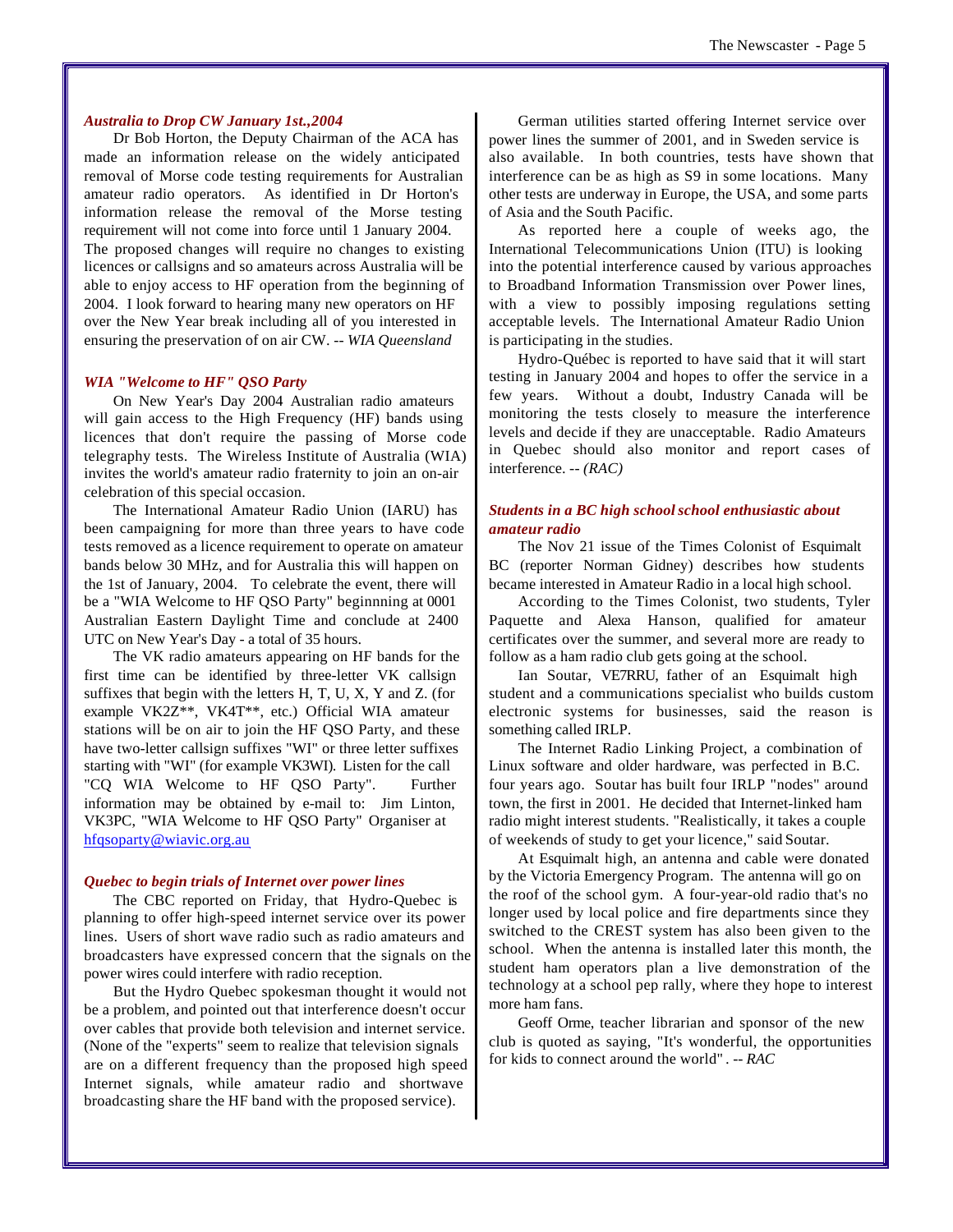#### *Sweden Could be Next to Drop Morse Requirement*

The November issue of the Swedish national amateur radio society's magazine, QTC, states that: "Soon - very soon - the requirement for knowledge of CW [for HF-bands access] will be dropped for the country's would-be amateurs and current Class 2 amateurs". Gunnar, SM0SMK, the President of SSA, says that they hope the Morse code test requirement will be removed at the turn of the year. *--RSGB*

#### *South African Radio League - recommends dropping Morse for ZU licences*

At the Council meeting on 5 November 2003 it was agreed to recommend the following changes to the requirements for and privileges of amateur radio licenses in South Africa.

The Morse code requirement for the ZS license will be reduced from 12 w.p.m. to 5 w.p.m.

Applicants for the ZU license will no longer be tested for proficiency in Morse code.

A new license class will be introduced with the callsign prefix ZT. This license will not have any Morse code requirement. The holders of ZT licenses will have full VHF privileges and will be permitted to transmit with a maximum power output of 100 W on the following HF band segments: 1838-1850 KHz

3580-3800 KHz

7035-7100 KHz

21300-21450 KHz

Note that the reason for introducing a new license class, rather than simply extending the privileges of the existing ZR license, is that we do not want to make any changes to the ZR and ZS licenses which are subject to the requirements of the international CEPT and HAREC agreements. Applicants for ZU and ZT licenses will be required to pass a practical test of their ability to correctly set up, adjust and operate an HF transceiver. The operating privileges of the ZR, ZS and ZU licenses will remain unchanged. However holders of existing ZR licenses will be able to upgrade to a ZT license on successful completion of the practical operating test.

#### **DIAMOND IMAGE** Floyd Rolph VE4 FDR 835 Cavalier Drive Tel: (204) 888-3227 Winnipeg, MB R2Y IC6 Fax: (204) 831-6400 - South Western & Victorian home decor - ty Beanie Babies - Balloon bouquets & decorating - Gifts - Printing eg: Business cards, letterhead, envelopes - Wedding invitations

### **Welcome to Amateur Radio By Arundathie Kumari Perera VE4WMK**

Welcome to the fun and exciting hobby of Amateur Radio! Amateur Radio, or "ham" radio, has been around for over ninety years. Amateur Radio operators proudly call themselves "hams" but nobody knows the origin of this nick name. The most possible theory behind this as it came from the initials of three college students who believed to be among the first Radio Amateurs.

This is a hobby for all ages. Hams make many friends over the air as close as their own neighborhood or as far as around the world. They use two-way radio stations to talk with each other. Some even talk with hand held radios that fit in their pockets. They communicate across the country, around the globe using voice, computers, and Morse code. There are even ham-astronauts who take radios with them on the International Space Station and thrill thousands of hams on earth with a call from space!

Hams enjoy building there own radio receivers, transmitters, antennas and electronic circuits. They exchange pictures through ham radio frequencies in a mode called slow scan television (SSTV) and send amateur television pictures (ATV) on radio waves similar to real television pictures.

Ham operators use amateur satellites rotating around the world to communicate especially in very high frequency bands. They experiment with home brew equipment to bounce radio signals back to earth even from the moon.

Ham radio is not only a fun or pass time or a hobby. Radio Amateurs help out the general public in times of communication needs. This includes public events such as road races and marathons. They help to provide emergency communications during natural disasters such as earthquakes, hurricanes, tornados and floods.

This is a good hobby for us as school children to develop knowledge and skills in radio communication equipment and operating methods. It naturally helps us to

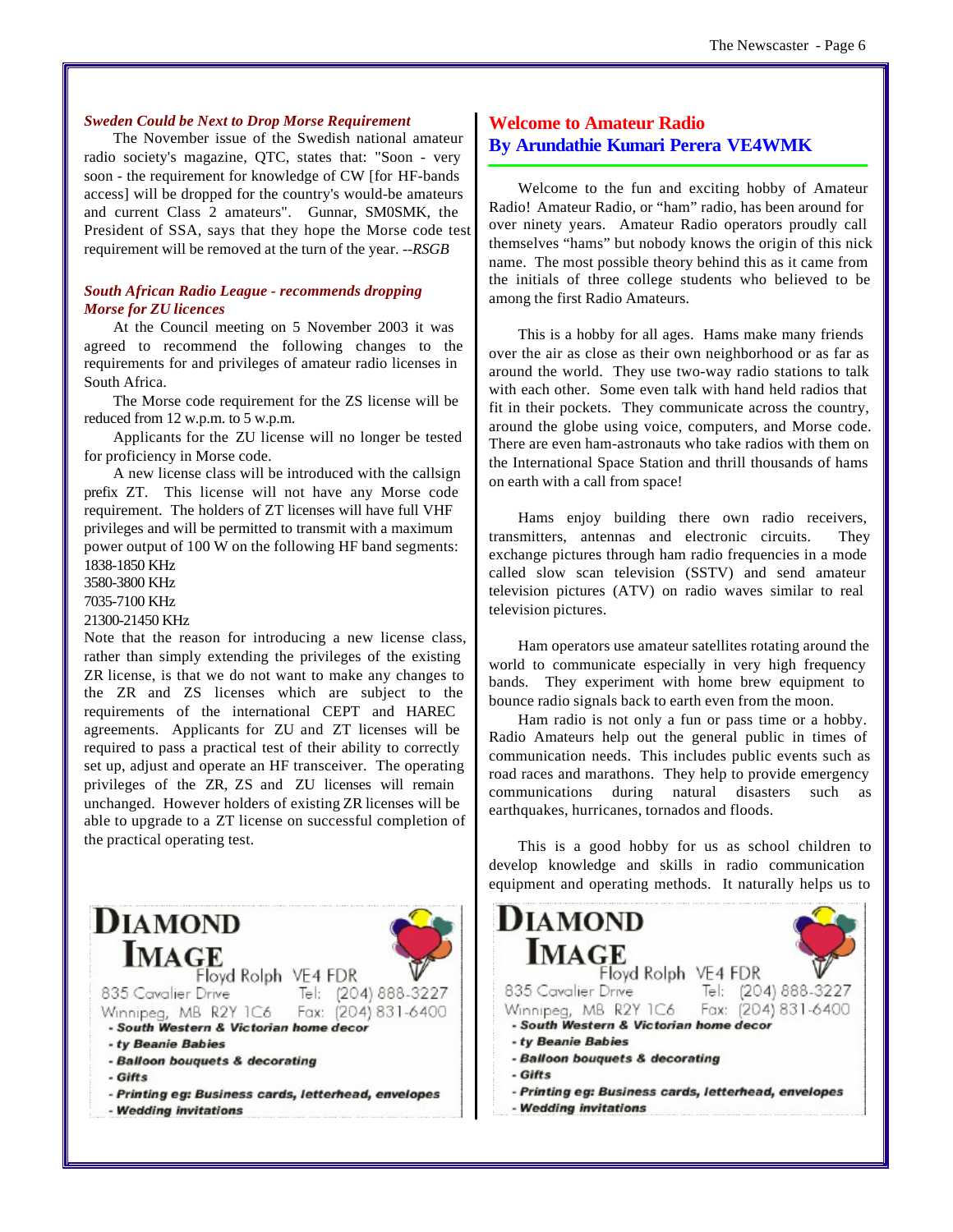improve our science knowledge too. In USA and Canada a program called ARISS (Amateur Radio on the International Space Station) helps school children to design, build and operate radio equipment to communicate with International Space Station crew members.

Ham radio is a hobby but that means ham operators are not allowed to do anything with radio transmitting. They should follow various guide lines and regulations. They are not allowed to broadcast to the general public. Ham radio transmissions are only to be sent to other ham radio operators.

To operate as a Radio Amateur you must obtain a license from Industry Canada. The "Basic Qualification" is the entry level requirement. To obtain this, you must pass an examination totaling 100 questions on radio theory, regulations and operating practices. To qualify for your license you must score minimum of 60% on these questions. There is a computer program developed by Industry Canada for the beginners to prepare for this exam. When you pass your examination, Industry Canada issues you a certificate and a "Call Sign" which is assigned to you as a licensed Radio Amateur. This is your identification when you exchange radio communications with other ham operators.

Hope you would join with this great hobby of "Amateur Radio" and have lots of fun!!

Arundathie Kumari Perera VE4WMK

Member of Winnipeg Amateur Radio Club WARC

Member of Radio Amateur Canada RAC

*Editor note: Aruni is only 10 years old. She received her certificate this past summer and is VE4's youngest HAM.*

# **Winnipeg ARES Silent Auction By Dick, VE4HK**

Winnipeg ARES Fall Silent Auction took place Sunday, November 2, during the WARC Flea Market, at Heritage Victoria Community Club. There was a lot of action around our table, ogling the excellent items available. One of the most popular lots was number 9, which included a fold out chair from McNaught Motors, and a large gym bag from Astra Credit Union. This lot was so popular, we had to substitute a larger pail to hold all the tickets.

Each of the winners of the nine lots was delighted with their winnings, especially Stan VE4SG, who won the fold out chair and gym bag. Mariska and I would like to congratulate the winners. Thanks to all the individuals and companies who generously donated prizes. A special thank you to everyone who purchased tickets, and contributed to a most successful event. The list of winners and donors follows:

| 1.A.H. 1.                                       | TTCU COMMES      |                                      | YL'HINU                |               |
|-------------------------------------------------|------------------|--------------------------------------|------------------------|---------------|
| Lot 6                                           | Sandy Sandwith   |                                      | <b>VE4SZ</b>           |               |
| Lot $2$                                         | <b>Bill East</b> |                                      | VE4AAZ                 |               |
| Lot 7                                           | Skip Trueman     |                                      | VE4AY                  |               |
| Lot $3$                                         |                  | <b>Gil Restiaux</b>                  | <b>VE4GIL</b>          |               |
| Lot 8                                           |                  | <b>Fred Collings</b>                 | <b>VE4TRO</b>          |               |
| Lot $4$                                         |                  | Alexander Parkin                     | <b>VE4APN</b>          |               |
| Lot 9                                           |                  | Stan Gilewich                        | <b>VEASG</b>           |               |
| Lot 5                                           | Pat Harapiuk     |                                      | <b>VE4PTH</b>          |               |
| <b>Donors</b>                                   |                  |                                      |                        |               |
| Mariska Maguire VE4MMG<br>Dick Maguire<br>VE4HK |                  |                                      |                        |               |
| David Rosner                                    |                  | <b>VE4DAR</b>                        | Ruthie Maman           | <b>VEACRS</b> |
| Kent Haase                                      |                  | <b>VE4KEH</b>                        | Ron Martin             | <b>VE4MGR</b> |
| Gary Smith                                      |                  | VE4YH                                | Bob Myatt              | <b>VE4STS</b> |
| Keith Lindstrom VE4FR                           |                  |                                      | Rosi Napady            | <b>VE4YYL</b> |
| Glen Napady                                     |                  | VE4GWN                               | <b>Barrett Filbert</b> | <b>VE4ABA</b> |
| Cal Shermerhorn                                 |                  | <b>VE4XO</b>                         | Ian Clark              | <b>VEACLK</b> |
| Prairie Dog Central Committee VA4PDC            |                  |                                      |                        |               |
| Smitty's Restaurant at Meadowood                |                  |                                      |                        |               |
| <b>Prairie Storm Prediction Centre</b>          |                  |                                      |                        |               |
| Canada Safeway                                  |                  | <b>Standard Electric Contractors</b> |                        |               |
| <b>Johnstone Plastics</b>                       |                  | <b>McNaught Motors</b>               |                        |               |
|                                                 |                  |                                      |                        |               |

 $E = 1 \times 10^{11}$  VE4TRO



**Morse Code Classes**

Tuesday's & Thursdays starting January 6th, 2004 7:00 p.m. - 8: 30 p.m.

Until majority of class can qualify for 5 WPM

16 spots in total 5 spots still available

Cost 10 (includes the examination fee)

Instructors Adam Romanchuk, VE4SN Bruce Massey, VE4GR

If anyone feels that they would like to challenge the Morse code test (i.e. take a stab at it), please feel free to contact VE4SN when he is testing the rest of the class at the end of the course. Of course, if you make arrangements ahead of time, I'm sure some other testing time could also be arranged with Adam.

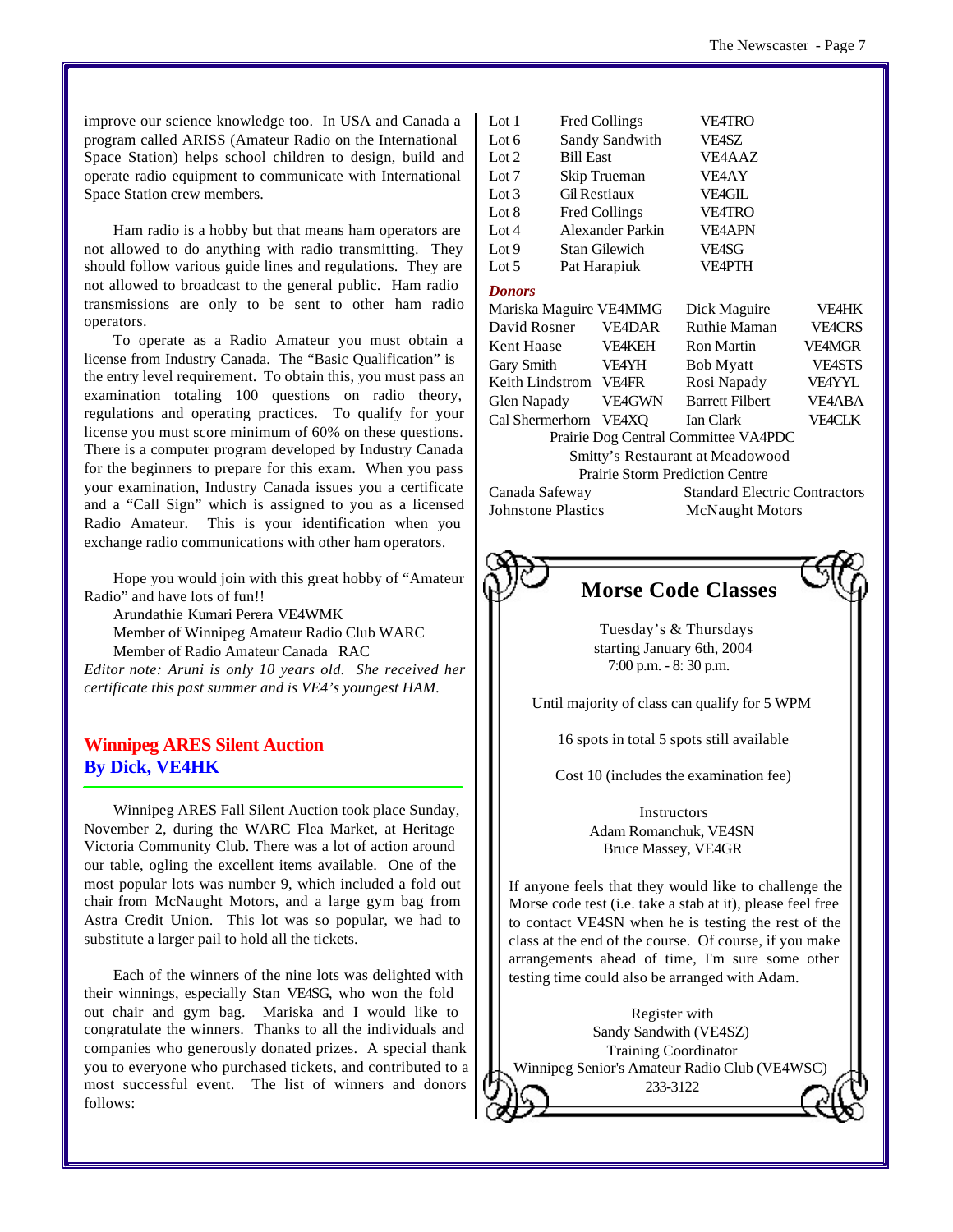# **Fall Flea Market Report Bob, VE4ZAP**

Last Spring I was elected to the Board of Directors of W.A.R.C. and as such, was appointed Flea Market Coordinator as well as Director at large. Sunday, November 2/2003 found me very nervous as this was my first attempt at running one of Winnipeg's Amateur Radio social events. The Flea Market is one of the few times that we Amateurs gather in large numbers and folks, what numbers this Fall's event produced. From what I can gather, we set a record turnout of 270 Amateurs and guests. We also had record sales from Ruth's kitchen. Impressive to say the least.

 First off, I would like to thank "ALL" who came out. You showed how much you want this event to continue and in the future, we, the Executive of W.A.R.C. will do our damnedest to see that it keeps happening. I would like to thank the vendors for the excellent wares on the tables this Fall. Without you, there is no show. A thank you to the clubs and organizations who participated and shared with us. Always welcome. A BIG thank you to the people who donated door prizes... UNSOLICITED. And last but not least, I would like to say a very special thank you to the well seasoned volunteer group, who year after year have given their time to see that things go well. Heroes one and all.

- $@$  Vendors-Tom VE4TOM, Gerry VE4ACE, Mariska VE4MMG for A.R.E.S., Dick VE4HK for M.R.S., Mark VE4MAB for W.A.R.C., Doug VE4TG, Tom VE4ZV, Albert VE4AJB, Werner VE4UA, Chris VE4SET, Cal VE4XQ, Lee VE4ANC, Rolf VE4VZ, Rick VE4OV + Rob McCoy\*, John VE4OL, Darcy\*, Adam VE4SN for W.S.C., Ed VE4YU, Ron VE4AKW, Tony VE4AKF, Paula VE4MHZ, Rick VE4RA (you missed a great show}, Dale VE4DAW, David VE4DAR, Derek VE4HAY, Dave VE4XN + guest for M.A.R.M., Dave VE4KU + Louis VE4PLJ, Les VA4LES, Isabelle and the young ones {family of Kent VE4KEH... Isabelle, you need your own call sign} Potential Amateurs Rick and John?
- $\odot$  Ruth's kitchen- Ruth VE4XYL, Susan VE4SYM, Pat VE4PLG, Isabelle -xyl of Kent VE4KEH (see what I mean?}
- J Setup/tear down- Bert VE4AND, Ed VE4EIH, Ed VE4OAK and helping hands
- $\odot$  Table sales- Ruth VE4XYL, Mariska VE4MMG, Dick VE4HK
- $\odot$  Vendor doors- Glen VE4GWN, Rosie VE4YYL
- $\odot$  Admission doors- Tom VE4SE, Fred VE4TRO, Kent VE4KEH, George VE4GOM, Eric VE4EWN, Ron VE4MGR
- $\circledcirc$  Talk in station- Jim VE4AJR
- $\odot$  Quiet guy behind the scenes- Fred VE4FV
- $\odot$  Prize donators- Prairie Mobile, Dave VE4XN + M.A.R.M, Mariska VE4MMG, Ron VE4MGR
- $\odot$  Door prize winners -Mike VE4OM, Bert VE4AND, Jim Bake friend of John VE4OL {needs a call sign too}
- $\circledcirc$  50/50 draw winner- Rob VE4RRB

{Sorry if anyone was missed.}

Some have asked "What happened to the auction Bob?". I tried to get it going but it was impossible to yell above the crowd noise. At the next market, I WILL have a megaphone or other sound system and will attempt it one more time.

I would like to remind you that the table setups have been changed, which means there is more room for Amateurs who are in people movers, scooters some call them, to come out and have fun with us too. All Radio people are more than welcome, no matter if your a SWL person , mike shy or just not very active anymore. And ladies, this is not just a man's thing either. Please come and join us.

I am very grateful that my first Flea Market went so well. I have 5 more to do before my term is up as Director. See you in the Spring at the next Flea Market on April 25/2004 at Heritage Victoria C.C., 950 Sturgeon Rd



# **Manitoba ARES CANWARN**  "**Reportable" Winter Weather**

If you notice any of the following weather conditions this winter, please report this to the Weather office along with your locations and callsign;

- Ø Low Visibility
- Ø Freezing Rain or Freezing Drizzle
- Ø Snowfall accumulations over 6-8 cm
- Ø Rain that changes to Snow (when temps near Zero)

There will not generally\* be an amateur net in operation, so phone your report in via: the 1-800 number received at Spotter Training. If you are not a CANWARN member you may use the general PUBLIC number is 1-800-239-0484. Or consider possibly joining CANWARN.

\* Consider Participation in:

| MMWX NET | 3743 kHz LSB | approx 0830h local |
|----------|--------------|--------------------|
| MEPN     | 3760 kHz LSB | approx 1900h local |

MMWX Net Manager may collate severe winter wx reports and forward to PSPC.◠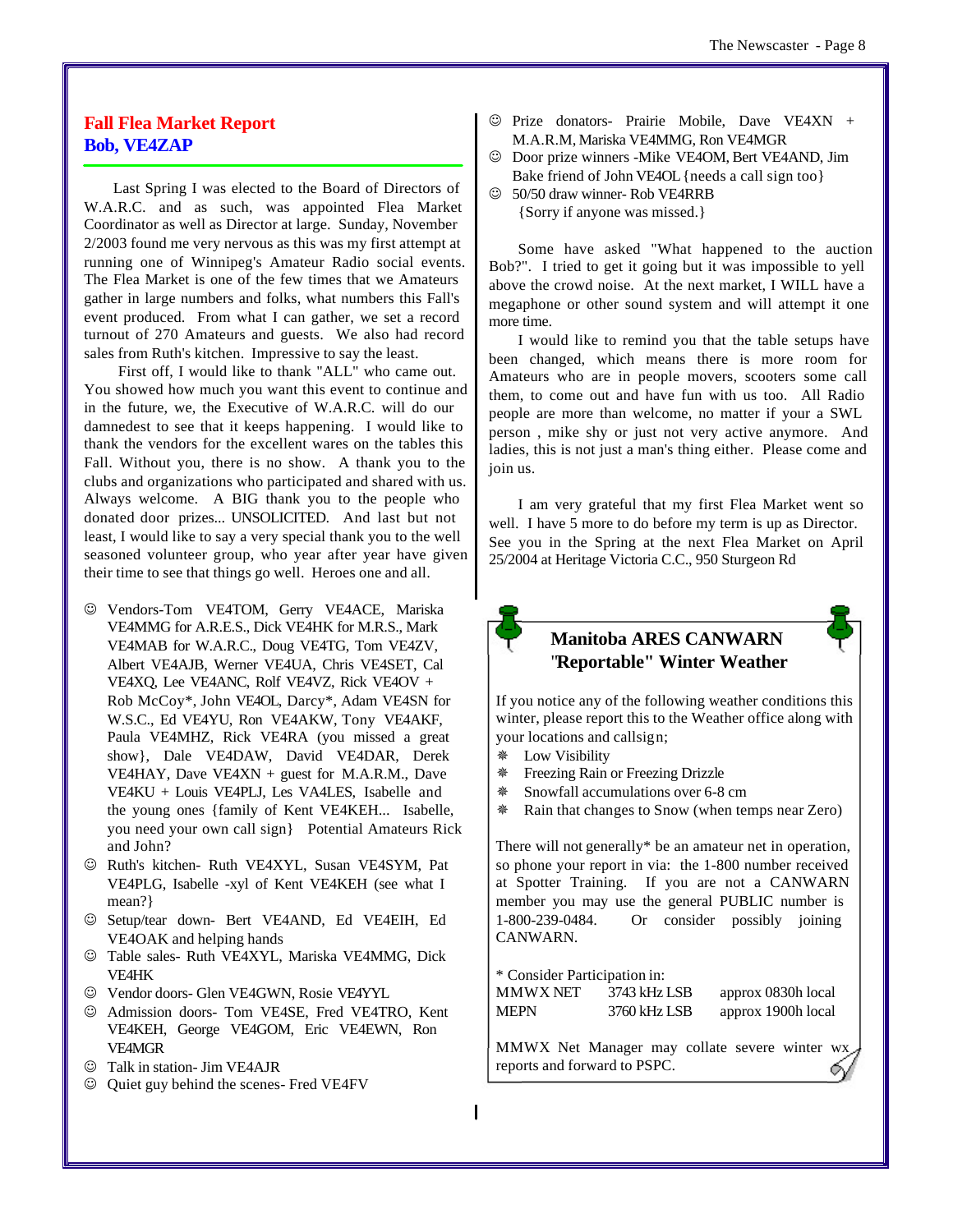# **Contest Calendar**

| December<br>2003                    |             |       |                  |
|-------------------------------------|-------------|-------|------------------|
| QRP ARCI Topband Sprint             |             | 0000Z | Dec 4            |
| <b>ARRL 160-Meter Contest</b>       |             | 2200Z | Dec <sub>5</sub> |
| PSK31 Death Match                   |             | 0000Z | Dec 6            |
| <b>TARA RTTY Melee</b>              | Rtty        | 0000Z | Dec 6            |
| <b>TOPS Activity 80m Contest</b>    |             | 1800Z | Dec 6            |
| QRP ARCI Hol. Spirits Sprint        |             | 2000Z | Dec 7            |
| <b>ARRL 10-Meter Contest</b>        |             | 0000Z | Dec 13           |
| Great Colorado Snowshoe Run         |             | 0200Z | Dec 14           |
| <b>AGB Party Contest</b>            |             | 2100Z | Dec 19           |
| Russian 160-Meter Contest           |             | 2100Z | Dec 19           |
| <b>OK DX RTTY Contest</b>           | Rtty        | 0000Z | Dec 20           |
| <b>Croatian CW Contest</b>          | CW          | 1400Z | Dec 20           |
| <b>International Naval Contest</b>  |             | 1600Z | Dec 20           |
| <b>DARC Christmas Contest</b>       |             | 0830Z | Dec 26           |
| <b>RAC Winter Contest</b>           |             | 0000Z | <b>Dec 27</b>    |
| <b>Stew Perry Topband Challenge</b> |             | 1500Z | Dec 27           |
| Original QRP Contest                | CW          | 1500Z | Dec 27           |
| WIA Welcome to HF QSO party         |             | 1400Z | Dec 31           |
|                                     |             |       |                  |
|                                     |             |       |                  |
| 2004<br><b>January</b>              |             |       |                  |
| <b>AGB NYSB Contest</b>             |             | 0000Z | Jan 1            |
| <b>SARTG New Year</b>               | <b>RTTY</b> | 0800Z | Jan 1            |
| <b>AGCW Happy New Year Contest</b>  |             | 0900Z | Jan 1            |
| <b>ARRL</b>                         | <b>RTTY</b> | 1800Z | Jan 3            |
| Kid's Day Contest                   |             | 1800Z | Jan 3            |
| EUCW 160m Contest                   |             |       | Jan 3            |
|                                     |             | 2000Z |                  |
|                                     | and         | 0400Z | Jan 4            |
| Hunting Lions in the Air            |             | 0000Z | Jan 10           |
| East Asia 160/80 DX Contest         |             | 0900Z | Jan $10$         |
| <b>UK DX Contest</b>                | <b>SSB</b>  | 1200Z | Jan $10$         |
| <b>Midwinter Contest</b>            | <b>CW</b>   | 1400Z | Jan $10$         |
| North American QSO Party            | CW          | 1800Z | Jan 10           |
| <b>NRAU-Baltic Contest</b>          | <b>CW</b>   | 0530Z | Jan 11           |
| NRAU-Baltic Contest                 | SSB         | 0800Z | Jan 11           |
| <b>Midwinter Contest</b>            | Phone       | 0800Z | Jan 11           |
| <b>DARC 10-Meter Contest</b>        |             | 0900Z | Jan 11           |
| 070 Club                            | PSK         | 0000Z | Jan 17           |
| LZ Open Contest                     | CW          | 1200Z | Jan 17           |
| MI QRP January                      | CW          | 1200Z | Jan 17           |
| Hungarian DX Contest                |             | 1200Z | Jan 17           |
| North American QSO Party            | SSB         | 1800Z | Jan 17           |
| <b>ARRL January VHF Sweepstakes</b> |             | 1900Z | Jan $17$         |
| CQ 160-Meter Contest                | CW          | 0000Z | Jan 24           |
| <b>REF</b> Contest                  | <b>CW</b>   | 0600Z | Jan 24           |
| <b>BARTG RTTY sprint</b>            | Rtty        | 1200Z | Jan 24           |
| <b>UBA DX Contest</b>               | <b>SSB</b>  | 1300Z | Jan 31           |

# **Winnipeg Senior Citizens Radio Club By Adam, VE4SN, President.**

As I put together these few words for submission to the WARC Newsletter, I am aware of the new mantle of snow that has been put down during the night. And it always



seems to be accompanied by a small whisper of wind, which does nothing more except create a rather substantial drift by my back door. I can hear the gods of winter laughing at me and chiding me saying, "You got away with it the last time because almost all the snow that fell then has disappeared! But this time… go find your snow shovel old man! It ain't going nowhere!!" It's not the shovelling that bothers me, it's just getting the desire to do it that is my stumbling block!

Anyway, getting down to the business of activities during November at WSCRC, the breakfast get together at our usual place attracted thirty persons and as usual, a good breakfast and a lot of friendly socializing was enjoyed by all present. The winner of the free breakfast was none other than our Treasurer, Ed Henderson, VE4YU, who usually pays out for all the other winners. "It's my first time and about time!" said a pleased Ed Henderson whose number was drawn by his granddaughter Lauryn. Congrats Ed!

Our final Executive Board meeting of 2003 welcomed the addition of a new member to the Winnipeg Senior Citizens Radio Club namely John Black, VE4HJB, who meets all the requirements of membership. Welcome on board John and we hope that your association with our club will be a pleasant and happy experience for you and for us as well. The next meeting on December 17 will be our annual General Meeting and we urge all members who are able to attend to do so. This is our elections time as well where a new Executive Board and officers will be chosen.

Our Games Day Social was a success even though less than thirty people attended. The pot luck contributions were excellent and there was enough for everyone. Those present enjoyed all sorts of games including cribbage, chess, checkers and other card games. Thanks to Harry Tapper, VE4HST, who organized the event.

December 4 is the day of reckoning for our ten students in the Basic class. I think that most if not all are ready to take the plunge. Word has it that the upcoming cw class in January is very close to being filled up, so if you still have any thoughts of taking on Morse code as a possible mode, get in touch with Sandy, VE4SZ as soon as possible.

Finally, a reminder once again to those who plan to attend our annual Christmas luncheon at the Assiniboine Christian Centre. Time is flying by fast and December 9 is on the horizon. Call Gil Frederick, VE4AG, to get your